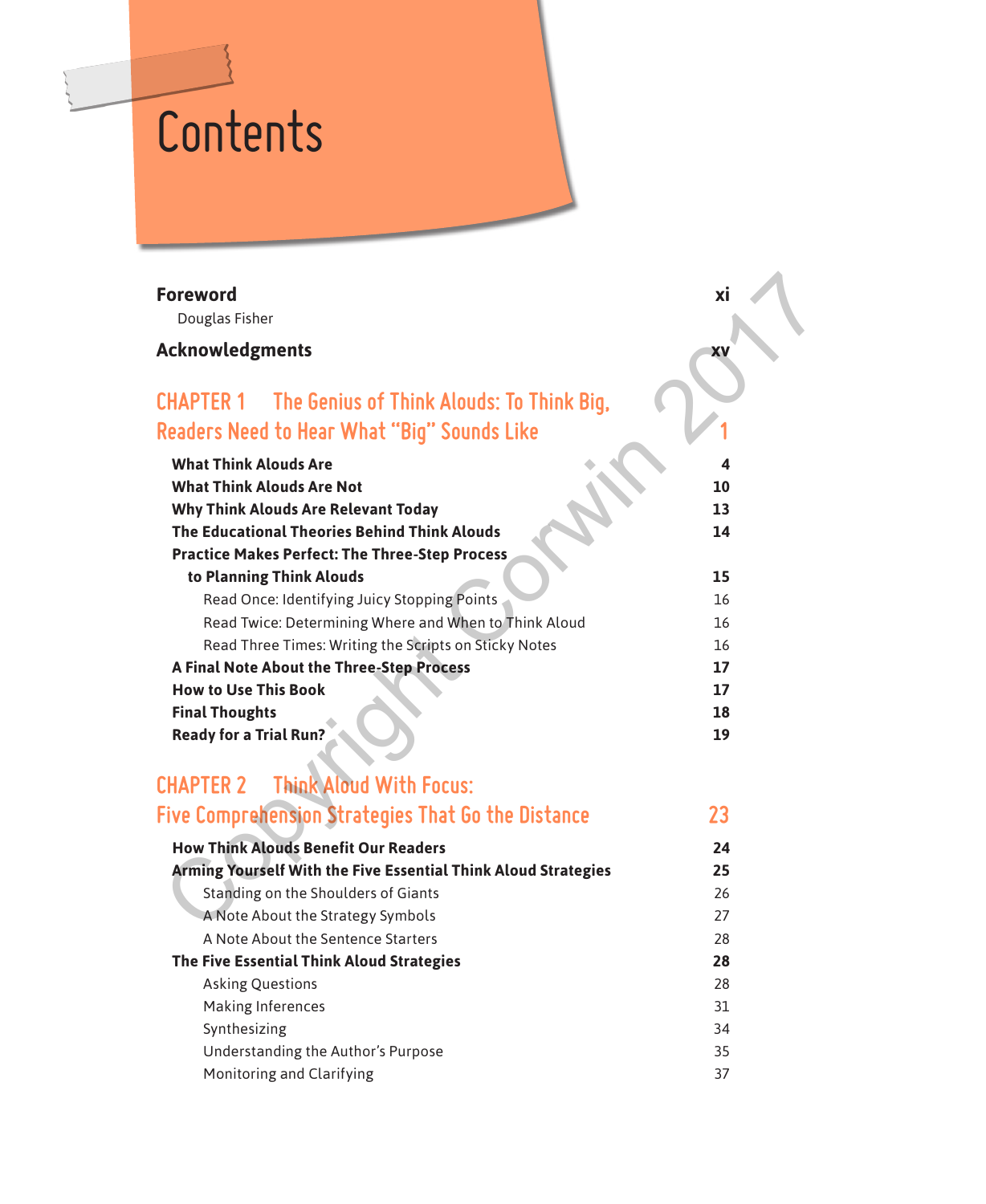| <b>Final Thoughts</b><br><b>Ready for a Trial Run?</b> |                                                               | 39<br>39 |
|--------------------------------------------------------|---------------------------------------------------------------|----------|
|                                                        | <b>CHAPTER 3</b> Read Once: Identifying Juicy Stopping Points | 41       |
| <b>An Overview</b>                                     |                                                               | 41       |
|                                                        | <b>Using Poetry in Kindergarten</b>                           | 43       |
|                                                        | <b>Using Narrative Text in Third Grade</b>                    | 45       |
|                                                        | <b>Using Informational Text in Fifth Grade</b>                | 45       |
| <b>Final Thoughts</b>                                  |                                                               | 50       |
| <b>Ready for a Trial Run?</b>                          |                                                               | 56       |
|                                                        |                                                               |          |

### **CHAPTER 4 Read Twice: Determining Where and When to Think Aloud 59**

| Examining the Original Stopping Points in "Sick" by Shel Silverstein       | 61 |
|----------------------------------------------------------------------------|----|
| <b>Examining the Original Stopping Points in Enemy Pie by Derek Munson</b> | 63 |
| Examining the Original Stopping Points in Eyes and Ears by Seymour Simon   | 68 |
| <b>Final Thoughts</b>                                                      | 75 |
| <b>Ready for a Trial Run?</b>                                              | 76 |

# **CHAPTER 5 Read Three Times: Writing the Scripts on Sticky Notes 77**

| <b>USING IVALUATIVE TEAT IN THILD UTAGE</b>                               | ┱┙  |
|---------------------------------------------------------------------------|-----|
| <b>Using Informational Text in Fifth Grade</b>                            | 45  |
| <b>Final Thoughts</b>                                                     | 50  |
| <b>Ready for a Trial Run?</b>                                             | 56  |
| <b>CHAPTER 4 Read Twice: Determining</b><br>Where and When to Think Aloud | 59  |
| Examining the Original Stopping Points in "Sick" by Shel Silverstein      | 61  |
| Examining the Original Stopping Points in Enemy Pie by Derek Munson       | 63  |
| Examining the Original Stopping Points in Eyes and Ears by Seymour Simon  | 68  |
| <b>Final Thoughts</b>                                                     | 75  |
| <b>Ready for a Trial Run?</b>                                             | 76  |
| <b>CHAPTER 5 Read Three Times:</b>                                        |     |
| <b>Writing the Scripts on Sticky Notes</b>                                | 77  |
| <b>Signaling for Think Alouds</b>                                         | 79  |
| <b>Think Aloud Sentence Starters</b>                                      | 81  |
| DIE TEMPLATE FOR USING SENTENCE STARTERS                                  | 82  |
| SPINNER TEMPLATE FOR USING SENTENCE STARTERS                              | 83  |
| THINK ALOUD SENTENCE STARTERS                                             | 84  |
| <b>Introducing the Three-Column Chart</b>                                 | 86  |
| The Think Aloud Scripts for Our Model Texts                               | 86  |
| THE THINK ALOUD CHART                                                     | 87  |
| <b>Final Thoughts</b>                                                     | 100 |
| <b>Ready for a Trial Run?</b>                                             | 100 |
| <b>CHAPTER 6 How Did They Go?</b>                                         |     |
|                                                                           |     |

| <b>CHAPTER 6 How Did They Go?</b>                           |     |
|-------------------------------------------------------------|-----|
| <b>Teachers Share Successes and Challenges</b>              | 101 |
| Inside K-5 Classrooms: A Yearlong Study                     | 102 |
| <b>Lessons Learned From the Yearlong Study</b>              | 103 |
| Lesson 1: Planning a think aloud requires a                 |     |
| clear structure and process.                                | 104 |
| Lesson 2: Teachers' abilities to think aloud and confidence |     |
| in the strategy grow tremendously over time.                | 105 |